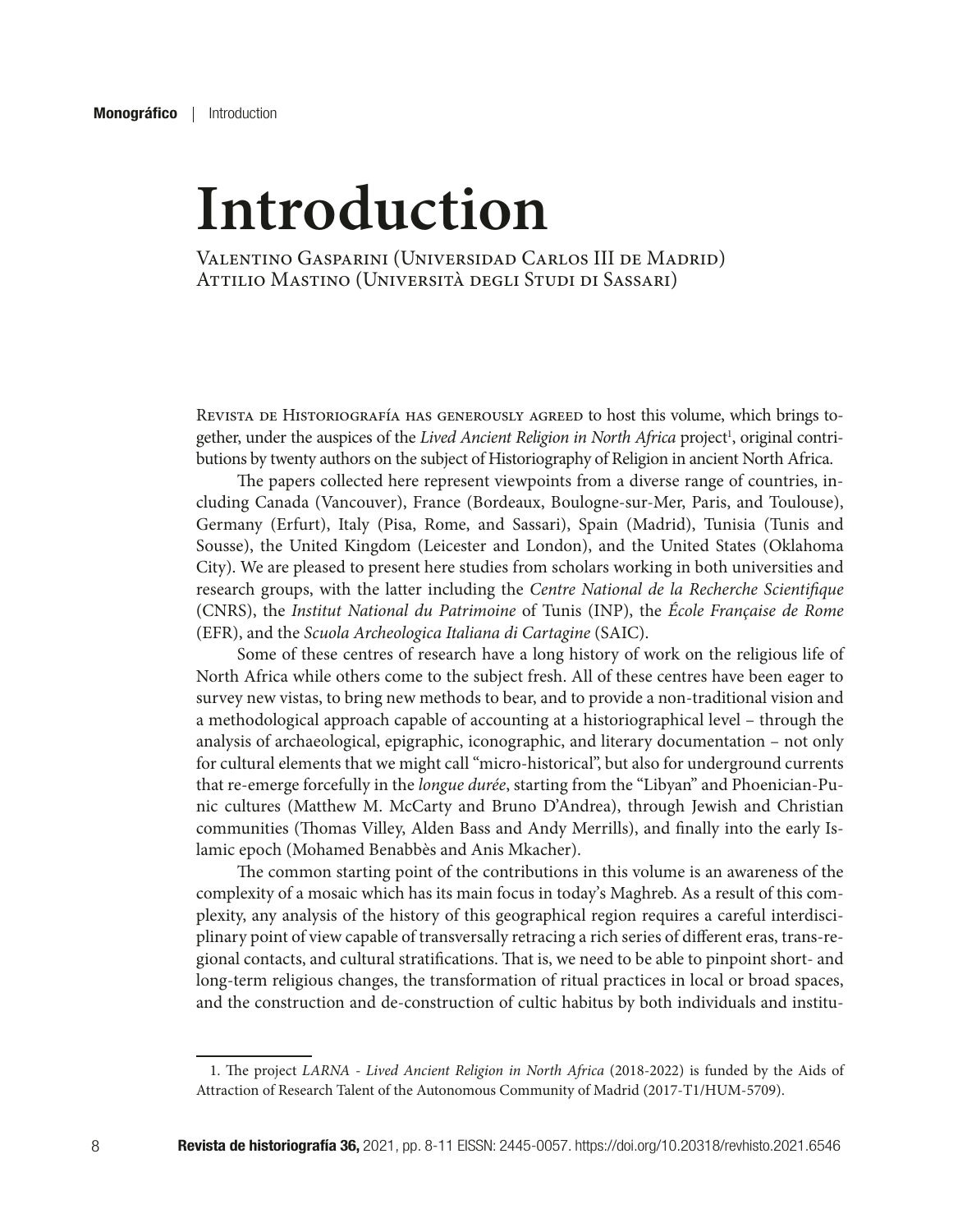tions. From the layering and intertwining of these various strands emerges the ramification of a problem that still echoes in the politics of our current era and that continues to call into question relationships between European and Arab countries. The addressing of these problematic relationships, without omissions and without falling into an instrumental use of religion or ancient religions, has become even more urgent following the attack on the Bardo Museum and the conflicts related to the Arab Spring, which has not yet concluded. A great deal of methodological caution is thus needed to properly evaluate the kinds of "survivals", "permanence", "resilience", and "archaisms" at issue here. This obviously also applies to modern festivals and ethnographic traditions, as Azedine Beschaouch has demonstrated for the *fons Moccolitanus* in Dougga and the Mokhola spring festival<sup>2</sup>, an annual event that still amazes anthropologists, who are often more interested in studying the present than in plunging into the dizzying chasm of History.

This volume is inspired by the desire to initiate a sensitive but critical rethinking of the controversial and difficult issue of the birth of colonial and post-colonial archaeology (Andrew Gardner). In pursuit of this goal, we have sought to overcome old prejudices and ancient commonplaces, presenting important (often unpublished) documents and also drawing on numerous sources in Arabic (Mohamed Benabbès and Anis Mkacher). Without neglecting a past that still continues to have its own meaning for each of us, this volume offers an opportunity to look from a distance at the problem of religious life, avoiding the distorting lens of current events. It provides a chance to study the history of the archaeological discoveries in the Maghreb while highlighting the errors, compulsion, and exploitation of the past. At the same time, the contributions here also seek to recover the figures of those pioneering European and Arab *maestri* who have left testimonies of sincere curiosity and passion which must be understood in the context of the historical frame in which they lived, often encompassing times of bloody wars.

<sup>2.</sup> A. Beschaouch, "Épigraphie et ethnographie. D'une fête populaire de Dougga, en Tunisie, à la dédicace de l'aqueduc de Thugga, en Afrique romaine", *Comptes Rendus des Séances de l'Académie des Inscriptions et Belles-Lettres*, 144.4, 2000, 1173-1182.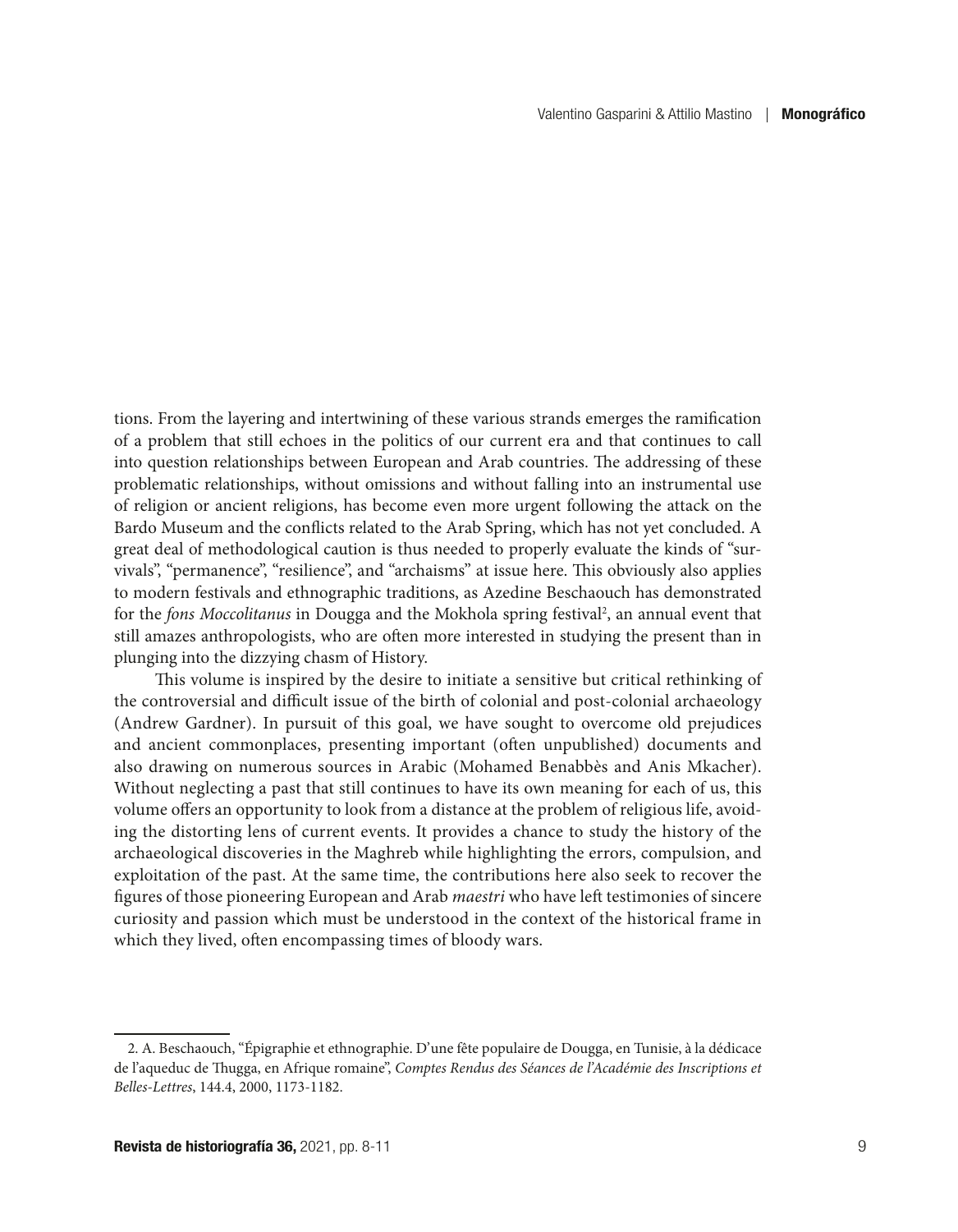Our goal in this volume is to start from a historiographical appraisal, critically re-reading the work of generations of intellectuals, courageous explorers, and travellers who have been interested in North Africa from antiquity (Michèle Coltelloni-Trannoy), through the medieval period (Chiara Ombretta Tommasi), and down to the modern era (Hernán González Bordas). In writing this book, we have been confronted with the challenges involved in building a network of relationships that is not rooted in the guilt complexes of the one party or the resentments of the other. To avoid such entanglements, it seemed necessary to move forward in a way that recognizes the diversity, the complexity, the multifariousness, the alterity, the kaleidoscopic differences that ultimately represent (in time and space) a formidable source of intercultural richness.

First, we faced the problem of the appropriate method to use when approaching ancient religion. We believe that it is necessary to reconceptualize, in line with the new perspective offered by Jörg Rüpke, the controversial themes of (individual and collective) identity, of religious life as a monolithic social phenomenon that only functions as an institutionalized praxis, and of the sharp distinction between *urbes* and *rura*. Marco Tangheroni, citing the aphorisms of Gómez Dávila, wanted to restore complexity to History by putting the individual at the centre of the debate in the hope that this would overcome schematic and superficial interpretations dominated by appeals to easily identifiable forces. History is, rather, the result of several concomitant and distinct causes intertwined in a complex web of influence. It is inextricably linked to the environmental context and responds to multiple logics and dynamics, often activated and triggered by single individuals. Tangheroni sums up the position in an ironically concise manner, writing, "What is not complicated is false".

Secondly, we are convinced that more respect is due to that "restlessness" which must always, in our opinion, be a companion of historians who do not wish to misrepresent the reality that is the subject of their studies. This sense of anxious searching has the potential to give this profession an artisanal, if not an artistic, character, and makes fundamental the apprenticeship phase in which students learn from their masters. Let us then remind ourselves of the rich legacy bequeathed to us in the form of research on religious life in Africa by – in addition to many others not discussed here for one reason or another – Julien, Louis, and Claude Poinssot (María Fernández Portaencasa), Lucien Bertholon (Ridha Kaabia), Louis Carton (Jean-Louis Podvin), Paul Gaukler (Hamden Ben Romdhane), Gilbert-Charles Picard (José Carlos López Gómez), and, finally, Marcel Le Glay (Alberto Gavini). Of the last of these, we remember with great fondness the lessons on Saturn, the Goddess Africa, and Serapis delivered at the *Academie des sciences, des lettres et des arts Beit el Hikma* in Carthage, as well as in Paris and, on several occasions, in Sardinia. This spirit of gratitude towards those who preceded us pervades Paola Ruggeri's closing chapter in this volume, which collects the results (obviously from the point of view of the History of Religions) of over thirty years of studies and meetings of the *L'Africa Romana* between 1983 and the 21st Conference in December 2017 in Tunis.

We are very proud of the results presented here and of the participation of all involved in this project. We are also very grateful to María Fernández Portaencasa for her invaluable collaboration, to Corinne Bonnet for agreeing to write the conclusions, and to the Direc